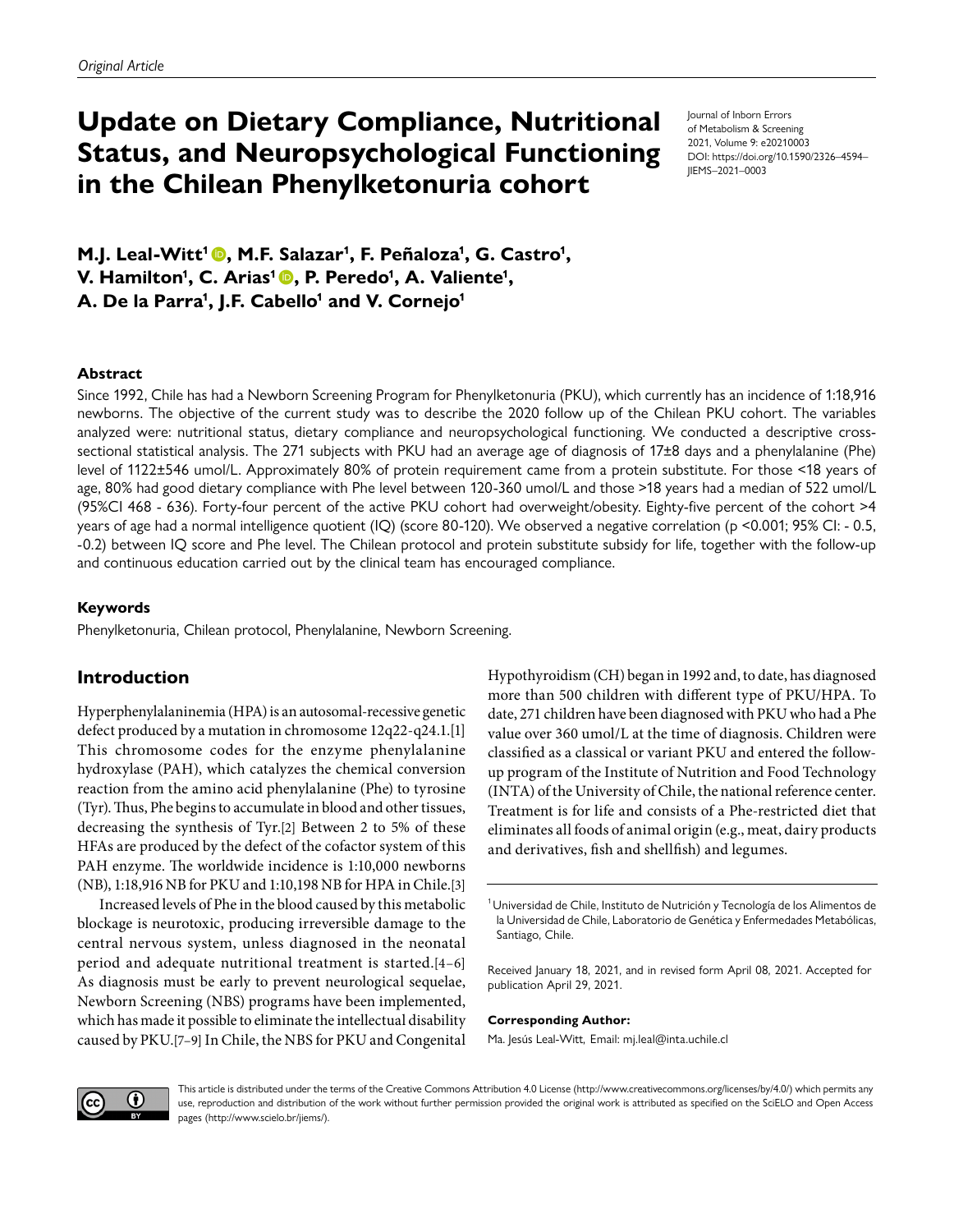To accomplish energy and protein requirements, a special Protein Substitute (PS) without Phe must be consumed and supplemented with Tyr, vitamins and minerals, which allows for growth and development within normal ranges.[[6](#page-7-0)[,10](#page-7-3)] The Chilean government subsidizes the PS without Phe (Phe-free L-AA mixture) and, since 2017, provides this PS for life. Scientific evidence has shown that maintaining a Phe level between 120 to 360 umol/L prevents neurological sequelae.[\[11](#page-7-4)–[13\]](#page-7-5)

The objective of this article was to describe the current situation of critical nutrients and supplementation and dietary compliance, as well as the nutritional status, and the neuropsychological functioning in the Chilean PKU cohort diagnosed by NBS.

# **Methodology**

We conducted a cross-sectional analytical study of the Chilean cohort with PKU in two hundred seventy-one subjects with PKU diagnosed by NBS.

# *Inclusion criteria for the analysis*

Subjects diagnosed by NBS (Phe> 360 umol/L at diagnosis) who were in the follow-up program and adhered to the recommended medical-nutritional and biochemical follow-ups according to the INTA follow-up protocol.[\[6\]](#page-7-0)

# *Exclusion criteria for the analysis*

Subjects with a diagnosis of another associated pathology, and PKU subjects who, in addition to their genetic condition, presented maternal PKU syndrome (PKUm).

# *Active PKU group*

Of the total PKU diagnosed by NBS, 205 PKU met the inclusion criteria. Nutritional status, dietary compliance, psychological and biochemical evaluations were evaluated according to the protocol during between January 2019 and July 2020.

# *Phe and tyr levels*

Phe and Tyr levels at diagnosis (umol/L) were determined by tandem mass spectrometry (MS/MS). When Phe level was equal to or above 360 umol/L and the value of the Phe/Tyr ratio above 3, the patient entered to the monitoring program at INTA, University of Chile.[\[2](#page-6-0)]

# *Dietary compliance*

During follow-up, Phe was quantified by fluorometry using a dried blood spot (DBS).[\[14](#page-7-6)] Values between 120-240 umol/L and between 120-360 umol/L for Phe were considered adequate for children under and over 2 years of age, respectively. Tyr level must be kept between 44 and 100 umol/L.

### *Nutritional status*

Weight (kg) and height (cm) were measured with Seca scale (0.05 kilograms accuracy) and stadiometer (0.01 cm margin of error), respectively. Nutritional status in children under 18 years of age was classified using the technical standard for nutritional evaluation used in our country based on the World Health Organization (WHO)[\[15](#page-7-7)[–18\]](#page-7-8) standards by age: obesity (> 2 standard deviation, SD); overweight (1 to 2 SD); normal weight (-1 to 1 SD); risk of malnutrition (-1 to -2 SD); malnutrition (<- 2SD). In those over 18 years of age, nutritional status classification was based on Body Mass Index (BMI (kg/m²) and the standards of the Chilean Ministry of Health supported by the WHO age and sex-specific limits.[\[19](#page-7-9)]

Classification of height was only applied to individuals under 18 years of age in SD: tall height (> 2SD); tall normal height (1 to 2 SD); normal height (-1 to 1 SD); short normal height (-1 to -2 SD); short height (<- 2SD), according to the technical standards for nutritional status established by the Chilean Ministry of Health.

# *Diet analysis*

A 24-hour dietary recall (24R) was carried out at the nutritional interview and intake was quantified with the amino acid analyzer (AAA) software. Only one 24R was considered, as our protocol establish for the following up registered in the clinical record. Energy intake (kcal/d) and protein (g/d) were estimated. In relation to protein intake, the following were considered: PS without Phe (g/d), Phe intake (mg/d) and Tyr (mg/d). The percentage of nutritional adequacy of: Calcium (Ca; mg/d), Iron (Fe; mg/d), and Zinc (Zn; mg/d) intake was determined, according to the Recommended Dietary Allowance (RDA)[\[20](#page-7-10)], considering 90-110% acceptable.

# *Neuropsychological function*

In children under 3 years of age, psychomotor development was determined using the Bayley Scale of infant and toodler development (Bayley II, Second edition)[[21,](#page-7-11)[22](#page-7-12)], which include a mental development index (MDI) and motor development index (PDI). An MDI and PDI score> 80 points was classified as normal development. In those over 4 years of age, the Wechsler Scale was used. The Wechsler Preschool and Primary Scale of Intelligence (WPPSI)[\[23](#page-7-13)] test was used in the 4-6 year-old group and, for those between 6 and 18 years of age, the Wechsler Intelligence Scale for Children, Revised Third Edition (WISC-R or WISC-III)[\[24\]](#page-7-14) was used. For adults, greater than 18 years old, Weschler Adult Intelligence Scale (WISC-IV)[[25\]](#page-7-15) was used. The results were expressed as is full scale intelectual quotient (FSIQ) of the total scale according to the score obtained for each individual. Intelectual quotient (IQ) was classified as normal if between 80 and 120 points.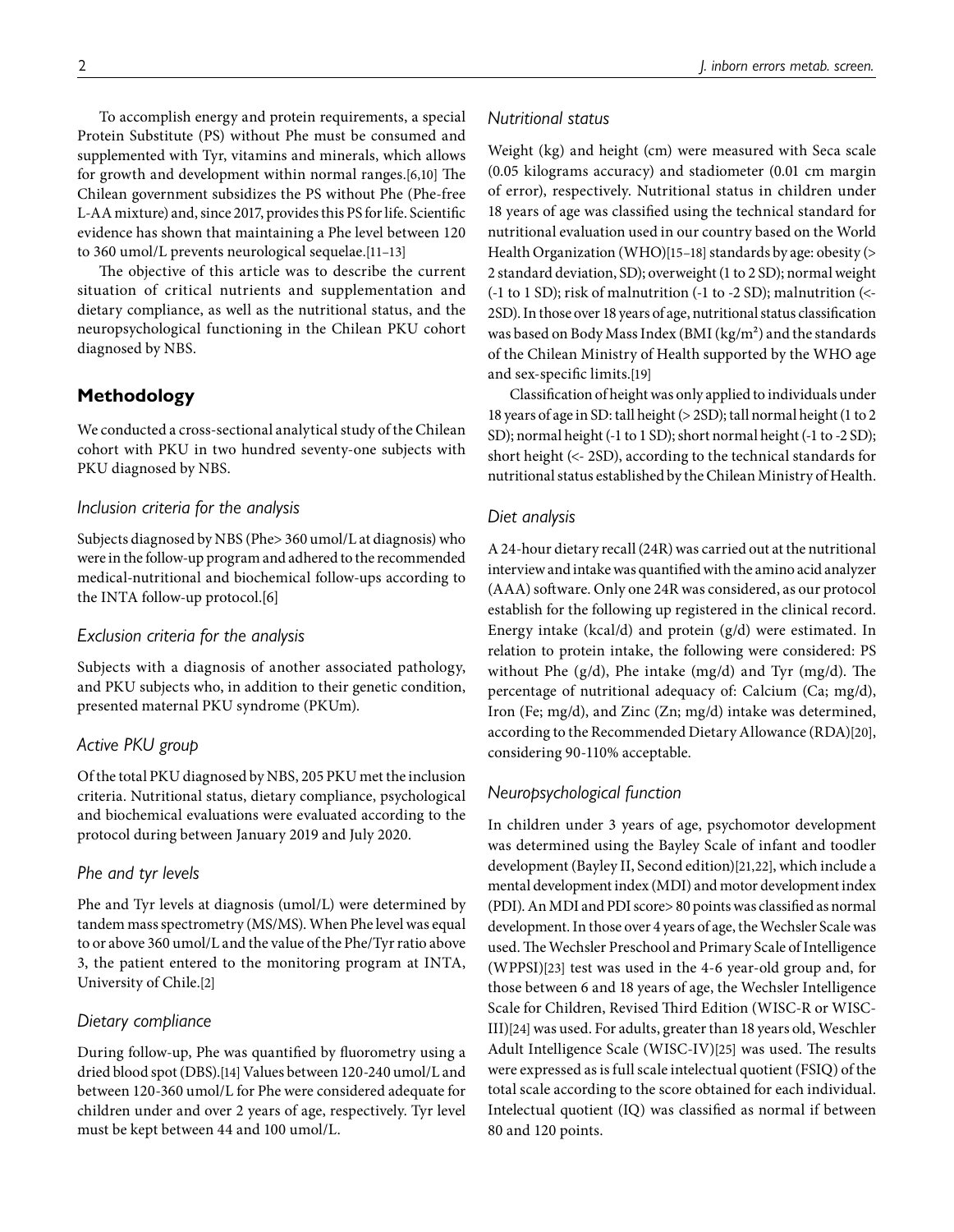#### *Statistical analysis*

A descriptive analysis of the variables was carried out, in which the distribution for each variable was determined using the Shapiro-Wilk test. Depending on the distribution, the mean or median was calculated, and, depending on the statistic used, the SD or the 95% confidence interval (CI) reported. Spearman's correlation was performed to verify the association of variables. A p-value <0.05 was considered statistically significant. Microsoft Excel 16.34 and JMP®14.2.0 were used for analyses.

#### *Ethical committee reports*

Medical records review and the use of data from the subjects with active PKU for the analysis of this update was approved by the Ethics Committee of INTA (Approved 20th January).

#### **Results**

In the 271 subjects diagnosed with PKU since 1992 who required treatment and entered the follow-up program at INTA, 126 (46%) were female. The average age of diagnosis was at  $17 \pm 8$  days, with Phe levels of 1122 ± 540 umol/L (95% CI 1056 - 1182) and Tyr of 71.5  $\pm$  55 umol/L (95% CI 66 - 77). The group was made up of 8 PKU (3%) less than 1 year old, 24 (9%) between 1 and 3 years old, 62 (23%) between 4 and 9 years old, 51 subjects (19%) between 10 and 14 years, 37 (14%) between 15 and 17 years old and 89 subjects (33%) older than 18 years. Because 40% of the Chilean population lives in the Metropolitan Region, which includes the capital, Santiago, 46% of the cohort is concentrated in this region.[[26](#page-7-16)]

In the active PKU group  $(n=205)$ , 4 subjects  $(1%)$  were classified as malnourished, 113 (55%) were classified as normal weight, 48 (24%) as overweight and 40 (20%) as obese. The highest percentage of overweight and obesity was found in participants between 1 and 9 years, reaching up to 50% in these groups. With respect to height, 2% had short stature (2 subjects aged 1-3 years and one aged 4-9 years).

For diet, considering the median intake all age groups complied with the protein recommendation according to the Chilean protocol.[\[5,](#page-6-3)[6\]](#page-7-0) When quantifying protein contribution from the PS without Phe, it was observed that, in children under 1 year of age, 61% of total proteins came from PS without Phe and, in older age groups, the percentage fluctuated between 75 and 88% [\(Figure 1\)](#page-3-0). Fifty-one subjects were being supplemented with L-Tyr, due to the fact that they maintained a value of this amino acid under 44 umol/L. The supplementation delivered was between 100 and 1500 mg of L-Tyr; 35% of subjects were between 1-3 years, 38% between 4-9, 31% between 10-14, 19% between 15-17 and 6% were older than 18 years of age. A median value of 55 umol/L (range: 16.5 umol/L – 138.6 umol/L) was observed for plasma Tyr value (MS/MS) at the time of supplementation. All PKU patients were observed to have adequate (90 to 110%) intake of Ca, Fe and Zn[[20](#page-7-10)] [\(Table 1](#page-2-0)).

According to the Phe values found, it was observed that the cohort maintained Phe levels within levels recommended for their age [\(Figure 2\)](#page-3-1). We observed that the group between 2 and 14 years of age maintained good metabolic control during the evaluation period [\(Figure 2\)](#page-3-1). However, for those 15 to 17 years of age, median Phe value was 354 umol/L (95% CI 336 - 484) and 522 umol/L (95% CI 468 - 636) in those over 18 years. It is important to point out that 70% and 57%, respectively of these age groups keep their controls up to date [\(Figure 2\)](#page-3-1).

In this analysis, the metabolic status of the group of women of childbearing age with PKU was also assessed. Those between 10 and 14, 15 to 17, and >18 years of age had median Phe levels of: 306 umol/L (95% CI 270 - 384), 342 umol/L (95% CI 270 - 384) and 492 umol/L (95% CI 390 - 576), respectively. Among women between 10 and 18 years of age (n = 56), 44% had a Phe value above 360 umol/L and 62% among women over 18 years of age [\(Figure 3.](#page-4-0)B). No significant difference was found when comparing median Phe level by sex, even after separating by age group ([Figure 3.](#page-4-0)A, 3.B).

<span id="page-2-0"></span>

| Table 1. Intake analysis for the active PKU group, separated by age group. |  |
|----------------------------------------------------------------------------|--|
|----------------------------------------------------------------------------|--|

|                                     |               | ິ             |               |               |               |                 |
|-------------------------------------|---------------|---------------|---------------|---------------|---------------|-----------------|
|                                     | 0-1 years     | 1-3 years     | 4-9 years     | $10-14$ years | $15-17$ years | $\geq$ 18 years |
| Calories per kg of weight (kcal/kg) | 110           | 78            | 50            | 34            | 29            | 25              |
|                                     | $(87 - 140)$  | $(68 - 94)$   | $(47 - 56)$   | $(32 - 39)$   | $(26 - 37)$   | $(24 - 29)$     |
| Protein intake (g/kg weight)        | 2.6           | 2.6           | 2.0           | 1.6           | 1.5           | 1.4             |
|                                     | $(2.2 - 2.8)$ | $(2.4 - 2.7)$ | $(1.9 - 2.2)$ | $(1.6 - 1.7)$ | $(1.4 - 1.6)$ | $(1.3 - 1.5)$   |
| Phe intake (mg/day)                 | 312           | 274           | 410           | 408           | 491           | 457             |
|                                     | $(181 - 431)$ | (245 - 441)   | $(408 - 564)$ | $(373 - 569)$ | $(370 - 911)$ | $(498 - 813)$   |
| Calcium, % adequacy                 | 231           | 127           | 143           | 161           | 189           | 217             |
|                                     | $(180 - 318)$ | $(118 - 144)$ | (130 - 155)   | $(156 - 190)$ | $(166 - 201)$ | $(213 - 275)$   |
| Iron, % adequacy                    | 106           | 132           | 214           | 215           | 215           | 241             |
|                                     | $(83 - 129)$  | $(130 - 195)$ | $(207 - 245)$ | $(216 - 296)$ | $(185 - 259)$ | $(231 - 312)$   |
| Zinc, % adequacy                    | 279           | 170           | 188           | 205           | 228           | 211             |
|                                     | $(199 - 368)$ | $(193 - 348)$ | $(201 - 269)$ | $(204 - 272)$ | (198 - 269)   | $(190 - 250)$   |

*24-hour dietary recall provided in the nutritional consultation for each individual. Calculation performed by Aminoacid Analyzer software (AAA). Records of 185 subjects were obtained.*

*All variables had a non-normal distribution. Values represented by the median (95% CI).*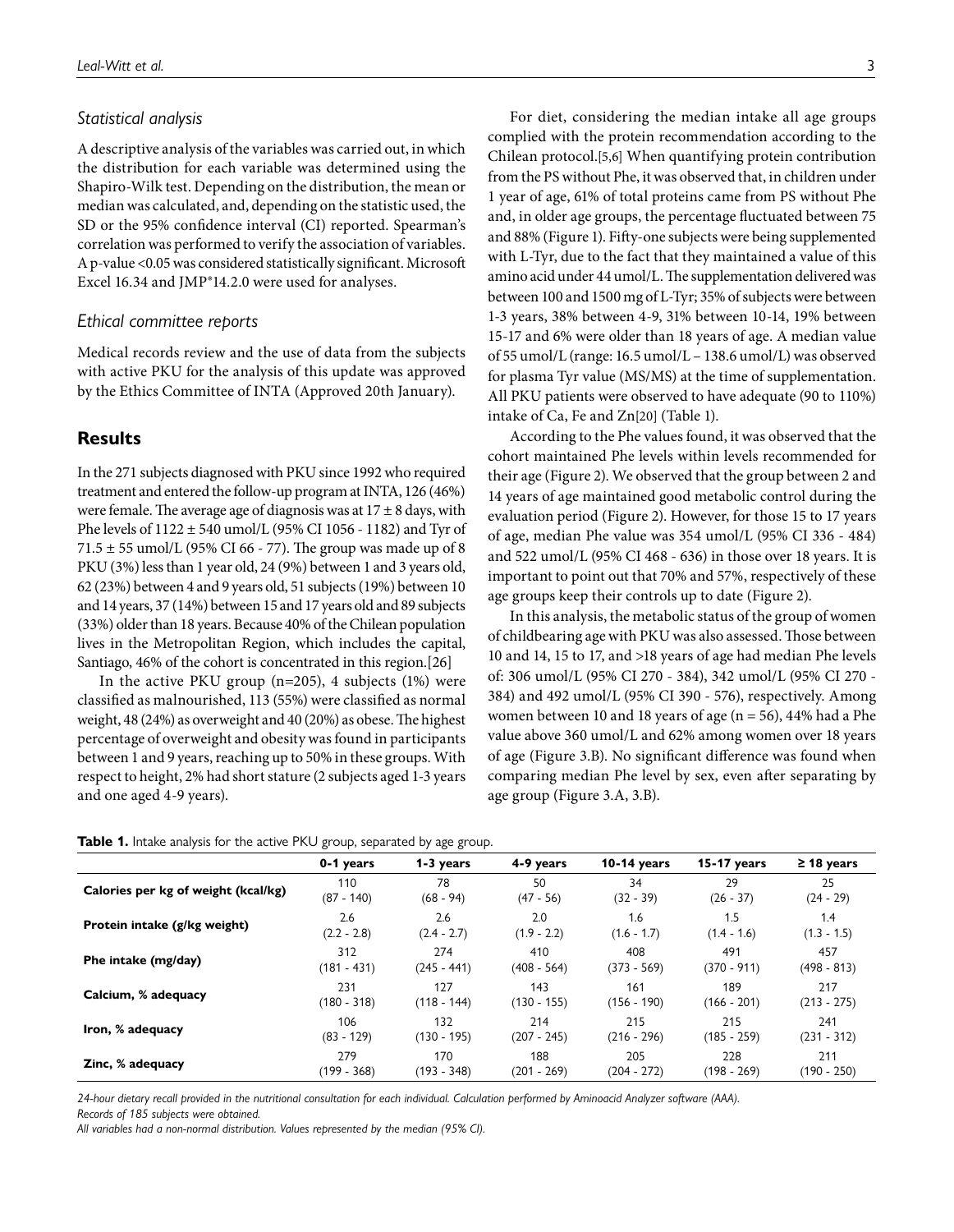

<span id="page-3-0"></span>Figure 1. Protein intake by group. Black lines represent protein recommendations per protocol by age group. Each column represents 100% of average protein intake group; shaded regions represent the percentage of the total intake from the protein substitute.



<span id="page-3-1"></span>Figure 2. Boxplots of Phe values in blood by age group. Each boxplot represent the 25, 50 and 75 quartiles of Phe level for each group. Dotted lines represent permitted upper and lower Phe levels permitted according to the protocol (<2y: 120-240 umol/L; >2y: 120-360 umol/L).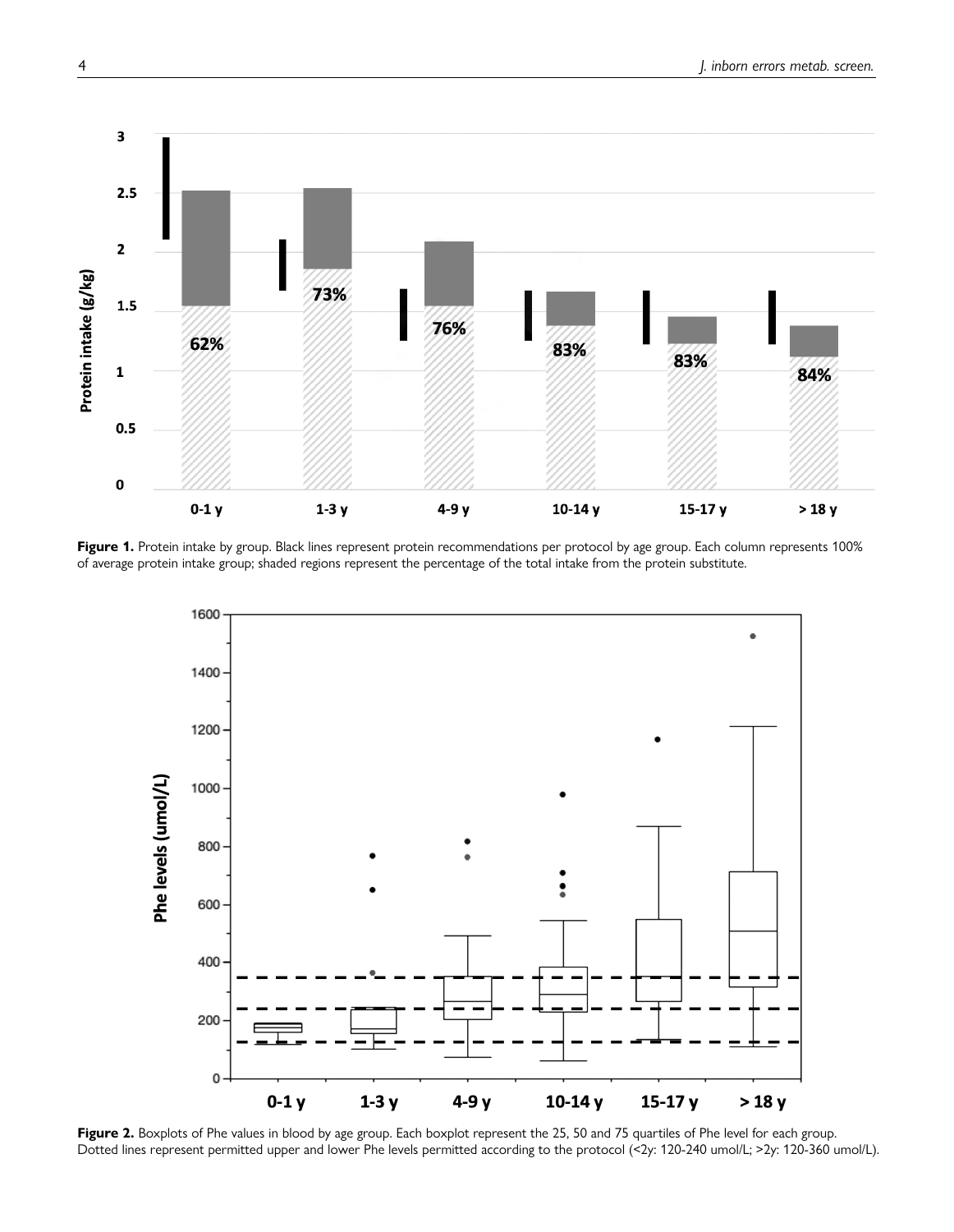Considering that the evaluation of neuropsychological function is one of the most important variables in long-term follow-up among people with PKU, it was observed that children aged 1 to 3 years had an average MDI of  $82 \pm 16$  points. For IQ, the 4-9-year-old group had an average an FSIQ of 93.9  $\pm$  12.3 points; 96.4  $\pm$  13.5 points among subjects aged 10-14 years; 88.9  $\pm$  17.6 for those between 15-17 years; and 88.6  $\pm$ 13.2 points for those over 18 years. The FSIQ obtained in the last psychometric evaluation was negatively and significantly correlated with average Phe level for the period considered for the analysis (Rho = -0.311; p-value <0.001; 95% CI: -0.5; - 0.2;  $n = 154$ ) [\(Figure 4\)](#page-4-1).



<span id="page-4-0"></span>Figure 3. Dispersion graph of Phe level by sex. 3A. Black triangles represent male subjects. 3B. White circles represent female subjects. The vertical line separates < 14 years of age and ≥ 14 years. Permitted levels of Phe according to the protocol (<2y: 120-240 umol/L; >2y: 120-360 umol/L) is represented between the dotted lines.



<span id="page-4-1"></span>**Figure 4.** Spearman's correlation between average Phe level (mg/ dL) calculated for each subject with the score obtained from the last evaluation of neuropsychological functioning, considering subjects over 4 years of age and who had both values (n= 154). Rho: -0,31: p <0.001; 95% CI: -0.5, -0.2.

#### **Discussion**

The national NBS programs for PKU and CH in Chile has been a pioneer, jointly with Cuba, Costa Rica and Uruguay have pioneered the implementation of this type of programs in Latin America for the last 28 years.[\[27\]](#page-7-17) Currently there are 9 countries in the region with a similar program underway, who together developed of the Latin American Consensus Guide for Newborn Screening of PKU in 2016.[\[28\]](#page-7-18)

Since the last published update of the Chilean PKU cohort in 2010[\[3\]](#page-6-1), we observed that the age of diagnosis has decreased from 20±8 days to 17±8 days of age, with treatment starting before one month of life. In relation to Phe levels at the time of diagnosis, in 2010, Phe level was on average 1194 ± 540 umol/L. In the current study, we observed levels of  $1122 \pm 540$  umol/L (95% CI: 1056 - 1182), which allows us to confirm that after 10 years of development, the NBS maintains stable and a good coverage in Chile.

The current population was distributed across age groups. We observed that the highest percentage of children is found in the group between 4 and 9 years of age (23%) and in the group over 18 (33%).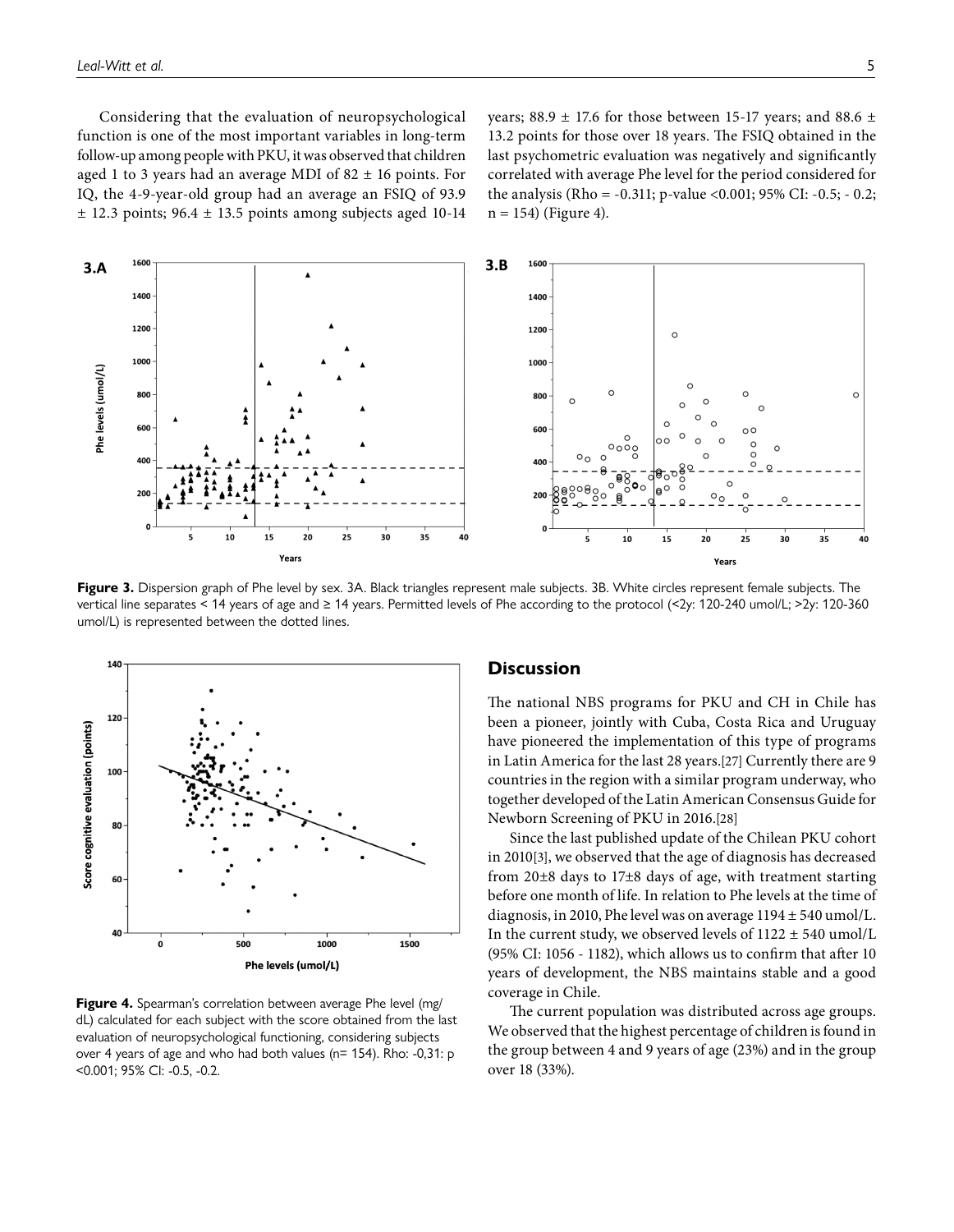In 2017, after more than 30 years of experience in the treatment of PKU, the Chilean protocol for the follow-up for this population was published, establishing 360 umol/L as the Phe level to start a Phe-restricted diet. Values of Phe permitted during follow-up and the critical nutrient requirements in different age groups, according to international recommendations were also determined.[\[6](#page-7-0)]

Of the 271 subjects diagnosed with PKU, 76% (205 subjects) belonged to the active PKU in the period considered for the current analysis. In our active PKU group, 44% were found to be either overweight or obese. In 2015, an abstract was presented at the Latin American Society for Inborn Errors of Metabolism and Neonatal Screening (SLEIMPN) conference, where the nutritional status of the PKU cohort in 2015 was reported. At that time, 35% of the cohort had overweight or obesity. [\[29\]](#page-7-19) In the current study, conducted 5 years later, we observed that overweight and obesity increased by 9%. This result is in accordance with the current obesity pandemic in Chile. In the most recent reports of the National Health Survey in Chile carried out in 2017 and 2018, it was reported that 74.2% of the adult population over 18 years of age and 52% of schoolchildren under 15 years of age were overweight or obese.[[30](#page-7-20),[31](#page-7-21)] Scientific evidence has indicated that PKU patients, compared to the non-PKU population, have a prevalence ratio of 2.06 for obesity.[\[32\]](#page-7-22) Therefore, especially in the pediatric population, it should be a top priority to take these data into account to avoid the development of obesity at all life stages and the risk factors for triggering associated pathologies, such as cardiovascular diseases, insulin resistance, or Diabetes Mellitus, among others. The importance of conducting nutrition education and incorporating healthy lifestyles in people with PKU is emphasized to prevent diseases associated with excess malnutrition, which could affect health and long-term quality of life.[\[33,](#page-7-23)[34\]](#page-8-0)

Regarding protein, Phe, Tyr and micronutrient intake, the recommendations of the Chilean protocol[\[6\]](#page-7-0) and the protocol published by Singh *et al.*[[5\]](#page-6-3) were followed. We know that meeting protein requirements from natural foods is not possible, and, thus, the PS without Phe is essential to achieve growth and development within the normal range. Prior to 2017, the Chilean government subsidized the PS without Phe until 18 years of age, but now the subsidy is for life. In our cohort, among those over 18 years of age, we found that 85% of the total protein ingested comes from the PS without Phe, becoming an essential product to achieve satiety and maintain good metabolic control. In children with PKU under one year of age, this percentage is 60%, because, during this period of accelerated growth, the Phe requirements are higher, and these requirements are mainly covered by intact protein from breast milk or infant formula.[[9](#page-7-2),[35](#page-8-1)] The PS without Phe not only provides quality protein, but also covers the recommendations of Tyr, vitamins and minerals.[\[10](#page-7-3),[36,](#page-8-2)[37\]](#page-8-3) In our active PKU cohort, when comparing Ca, Fe and Zn intake with international recommendations, we observed that all received contributions over 110% adequacy according to RDA.

The use of adjuvant treatments in PKU with low or no adherence to dietary treatment is recommended. However, we must point out that in Chile this cannot be applied, because the government does not cover the costs of BH4, Large neutral amino acids (LNAA), Glycomacropeptide (GMP). The Chilean protocol considers good metabolic control when patients under 2 years of age with PKU have Phe values between 120 – 240 umol/L. This more restricted range is due to the fact that this group has a greater metabolic fluctuation due to the mandatory vaccination program in Chile and/or intercurrent infections, which induce catabolism and increase Phe concentration. The period under 2 years of age is considered a critical period for brain development, thus lower concentrations of Phe allows a better control over increases. For PKU patients older than 2 years of age, good metabolic control is defined as Phe values between 120 - 360 umol/L.

Scientific evidence highlights that in adolescence and adulthood, adherence to treatment decreases with age, which signifies a progressive increases in Phe values and risk of damage to central nervous system. Burton *et al.* demonstrated in 2002 that 75% of adolescents had high Phe levels and more than 80% had low adherence or had abandoned treatment in adulthood. [\[38](#page-8-4)] In 2017, in a survey carried out among approximately half of the PKU patients seen in clinics in the USA, it was observed that more than 60% of adolescents aged 13 to 17 did not comply with recommendations given, which translated into Phe values over those recommended.[\[39\]](#page-8-5) In our cohort, considering the group between 10 to 17 years of age, 70% of this group maintained their metabolic control below 360 umol/L.

In the European PKU cohort, those over 18 years of age had an average Phe level of 960 umol/L with low adherence to the indicated treatment.[\[40](#page-8-6)] Among those in our cohort over 18 years of age, we found that 35% maintained diet compliance with Phe values recommended by the protocols.[\[5,](#page-6-3)[10](#page-7-3)[,41](#page-8-7)] The average Phe level in blood was 546 ± 294 umol/L, which is close to the maximum level allowed by the European protocol.[\[10,](#page-7-3)[41\]](#page-8-7) However, it is important to remember that before 2017, the subsidy for PS without Phe ended at 18 years of age. Therefore, many of these adult patients with PKU have now resumed nutritional treatment. Since the changes in the policy, dietary compliance has increased from 35 to 55%.

Another important point to discuss is the adherence and good metabolic control that female PKU patients should have, since Phe levels over 360 umol/L during pregnancy is strongly associated with congenital malformations, microcephaly, intrauterine growth retardation, low birth weight, congenital heart disease, facial dysmorphism and intellectual disability in the unborn child.[\[42](#page-8-8)] In our cohort, 67% of women were of childbearing age and, of them, 44% had a Phe level above 360 umol/L. For this reason, we are implementing new strategies, such as a specialized clinic, a PKUm protocol, educational workshops and talks to improve adherence and prevent sequelae.

The main objective of proposing a protocol for the diagnosis and monitoring of PKU is to prevent intellectual disability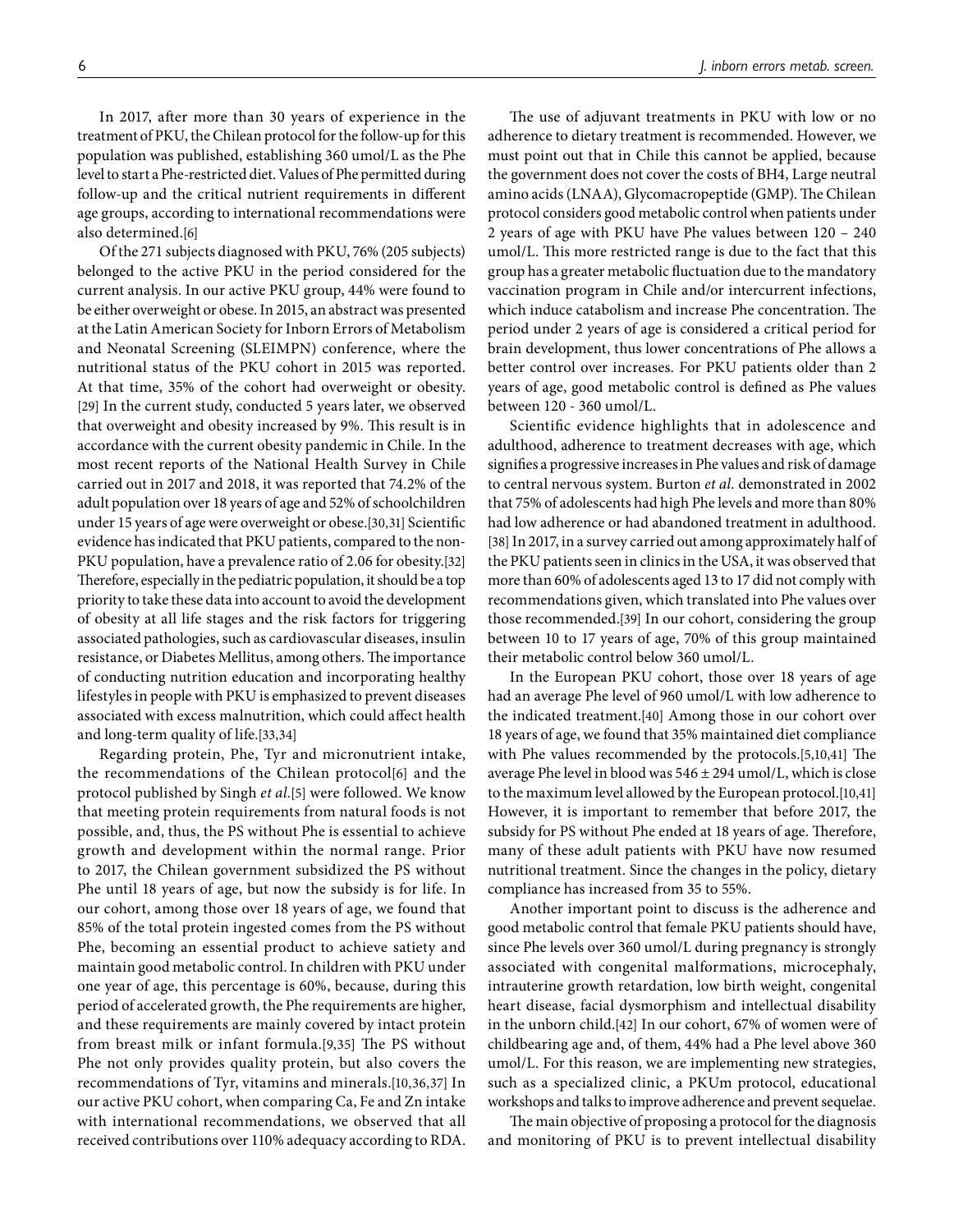in diagnosed individuals and ensure optimal growth and development. In the current analysis, carried out in the active PKU Chilean cohort, we evaluated psychomotor development among children under 4 years of age and obtained the results for 22 subjects between 1 - 3 years and only 1 individual between 6 - 12 months, out of a total of 31 individuals considered in these age groups. We observed an average MDI score of  $81.9 \pm 15.8$ which is close to the lower limit of normality (80 points).[[22\]](#page-7-12)

High levels of Phe alter neurotransmission and brain protein synthesis due to the imbalance of LNAA, with a consequent reduction in serotonin and dopamine synthesis. In addition, there is a structural effect on dendritic arborization, synaptic density, as well as alterations in postnatal myelination in specific areas such as the prefrontal cortex. These changes would explain the alteration in executive functions, attention, emotional and behavioral disorders observed in untreated PKU patients.[\[43\]](#page-8-9)

In the sub-set of active PKU participants older than 4 years of age, 85% had a normal IQ (normal range: 80 - 120 points), 6% were classified as borderline (range: 79 - 70 points) and 8% classified with intellectual disability, mostly in the mild range (range: 69 - 55 points). Supporting this result, when correlating the scores obtained in the cognitive evaluations and blood Phe level we observed a negative association. Therefore, keeping Phe levels under 360 umol/L, avoiding fluctuations, will favor the correct neuropsychological functioning of individuals with PKU.[\[40](#page-8-6)[,44\]](#page-8-10) More that 80% of the sample had neuropsychologial functioning within the normal range, likely a result of good Phe level control.

Governments or institutions considering implementing NBS programs for PKU should include a centralized clinical follow-up program, which uses validated protocols, and conducts evaluations according to age. PKU is a chronic pathologies, which will requires maintenance a good lifelong dietary adherence to ensure that patients are actively incorporated into society.[\[45\]](#page-8-11)

### **Conclusions**

We know that early diagnosis of PKU reduces the risk of Phe toxicity at the brain level, which prevents intellectual disability. Implementation of the NBS program in Chile in 1992, the subsidizing of the PS without Phe, the creation and publication of the Chilean protocol for the management of PKU, based on more than 30 years of experience and on the protocols published by the United States[[5](#page-6-3)] and the European Union[\[10,](#page-7-3)[41\]](#page-8-7), have allowed for the monitoring of the Chilean cohort.

Analyses carried out for the period 2010-2020 show us that the NBS program has had little variation in relation to age of diagnosis, allowing early diagnostic confirmation and the start of treatment before one month of life. Overweight/obesity must be addressed in advance to avoid obesity later in life and reduce the risks of triggering diseases such as cardiovascular disease, insulin resistance and diabetes mellitus.

With respect to protein intake, approximately 80% of the total protein ingested comes from the PS without Phe, therefore, it is vitally important to promote its use at all stages of life.

Eighty percent of the Chilean cohort maintains their medical/ nutritional, metabolic and cognitive follows-up appointments. This is due to the comprehensive and constant education that families and patients with PKU receive by the multidisciplinary team and the commitment acquired by families from the start of treatment.

We emphasize the importance of a reference center, preferably a centralized one, as in Chile, since in this way it is possible to have and apply a protocol in a unified way. In addition, it is fundamental to provide education throughout the life cycle, which is a substantial part of the comprehensive monitoring program carried out by the multidisciplinary team in Chile.

#### **Acknowledgements**

The authors would like to acknowledge the laboratory staff at the Laboratory of Genetics and Metabolic Diseases (LabGEM) of INTA, University of Chile, for their assistance and to all the children and their families for their trust in our staff.

#### **Funding**

The study was not funded by any grant. The study was supported by LabGEM, INTA, University of Chile.

#### **Declaration of Conflicting Interests**

No conflict of interests.

#### **References**

- 1. Colombo M, Cornejo Espinosa V, Raimann Ballas E, eds. *Errores innatos en el metabolismo del niño*. 4th ed. Santiago do Chile: Editorial Universitaria; 2017.
- <span id="page-6-0"></span>2. Blau N, Spronsen FJ van, Levy HL. Phenylketonuria. *The Lancet*. 2010;376(9750):1417-1427. doi[:10.1016/S0140-](https://doi.org/10.1016/S0140-6736(10)60961-0) [6736\(10\)60961-0](https://doi.org/10.1016/S0140-6736(10)60961-0)
- <span id="page-6-1"></span>3. Cornejo V, Raimann E, Cabello JF, *et al.* Past, present and future of newborn screening in Chile. *J Inherit Metab Dis*. 2010;33(S3):301-306. doi[:10.1007/s10545-010-9165-8](https://doi.org/10.1007/s10545-010-9165-8)
- <span id="page-6-2"></span>4. Singh RH, Rohr F, Frazier D, *et al.* Recommendations for the nutrition management of phenylalanine hydroxylase deficiency. *Genet Med*. 2014;16(2):121-131. doi[:10.1038/](https://doi.org/10.1038/gim.2013.179) [gim.2013.179](https://doi.org/10.1038/gim.2013.179)
- <span id="page-6-3"></span>5. Singh RH, Cunningham AC, Mofidi S, *et al.* Updated, web-based nutrition management guideline for PKU: An evidence and consensus based approach. *Mol Genet Metab*. 2016;118(2):72-83. doi:[10.1016/j.ymgme.2016.04.008](https://doi.org/10.1016/j.ymgme.2016.04.008)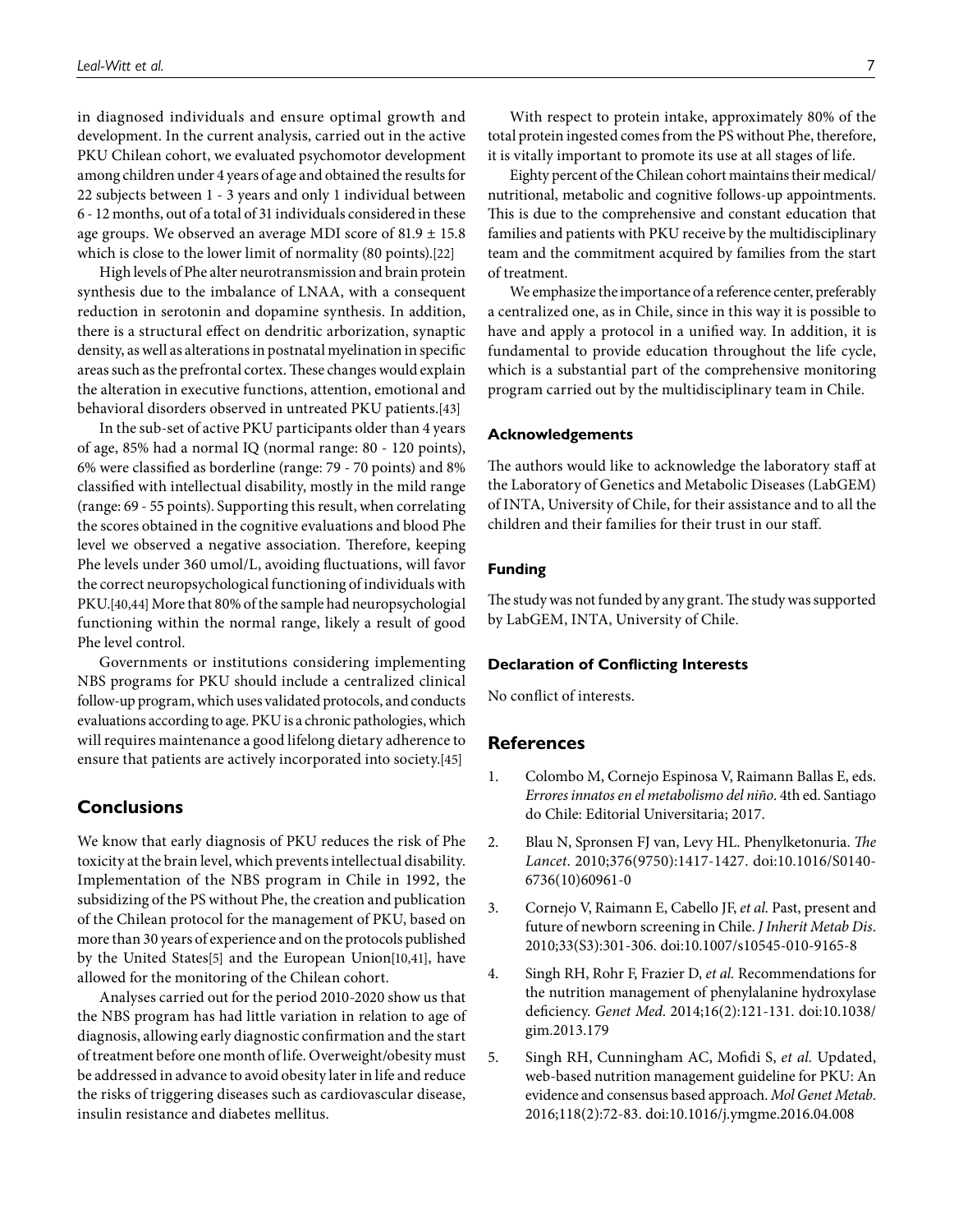- <span id="page-7-0"></span>6. Castro G, Hamilton V, Cornejo V. Chilean nutrition management protocol for patients with phenylketonuria. *J Inborn Errors Metab Screen*. 2017;5:e160058. doi: [10.1177/2326409816689788](https://doi.org/10.1177/2326409816689788)
- <span id="page-7-1"></span>7. Spronsen FJ van, Burgard P. The truth of treating patients with phenylketonuria after childhood: The need for a new guideline. *J Inherit Metab Dis*. 2008;31(6):673-679. doi:[10.1007/s10545-008-0918-6](https://doi.org/10.1007/s10545-008-0918-6)
- 8. Robert Guthrie AS. A simple phenylalanine method for detecting phenylketonuria in large populations of newborn infants. *Pediatrics*. 1963;32:338-343.
- <span id="page-7-2"></span>9. Cornejo V, Manríquez V, Colombo M, *et al.* Phenylketonuria diagnosed during the neonatal period and breast feeding. *Rev Med Chil*. 2003;131(11):1280-1287.
- <span id="page-7-3"></span>10. MacDonald A, van Wegberg AMJ, Ahring K, *et al.* PKU dietary handbook to accompany PKU guidelines. *Orphanet J Rare Dis*. 2020;15(1):171. doi:[10.1186/s13023-020-01391-y](https://doi.org/10.1186/s13023-020-01391-y)
- <span id="page-7-4"></span>11. Hofman DL, Champ CL, Lawton CL, Henderson M, Dye L. A systematic review of cognitive functioning in early treated adults with phenylketonuria. *Orphanet J Rare Dis*. 2018;13(1):150. doi:[10.1186/s13023-018-0893-4](https://doi.org/10.1186/s13023-018-0893-4)
- 12. Anastasoaie V, Kurzius L, Forbes P, Waisbren S. Stability of blood phenylalanine levels and IQ in children with phenylketonuria. *Mol Genet Metab*. 2008;95(1-2):17-20. doi:[10.1016/j.ymgme.2008.06.014](https://doi.org/10.1016/j.ymgme.2008.06.014)
- <span id="page-7-5"></span>13. Hood A, Grange DK, Christ SE, Steiner R, White DA. Variability in phenylalanine control predicts IQ and executive abilities in children with phenylketonuria. *Mol Genet Metab*. 2014;111(4):445-451. doi[:10.1016/j.](https://doi.org/10.1016/j.ymgme.2014.01.012) [ymgme.2014.01.012](https://doi.org/10.1016/j.ymgme.2014.01.012)
- <span id="page-7-6"></span>14. Lubenow N, Diepenbrock F, Schickling H, Bock D, Heckler R, Sander J. Phenylketonuria screening with a fluorometric microplate assay. *Eur J Clin Chem Clin Biochem J Forum Eur Clin Chem Soc*. 1994;32(7):525-528. doi:[10.1515/](https://doi.org/10.1515/cclm.1994.32.7.525) [cclm.1994.32.7.525](https://doi.org/10.1515/cclm.1994.32.7.525)
- <span id="page-7-7"></span>15. de Onis M, Onyango AW, Borghi E, Siyam A, Nishida C, Siekmann J. Development of a WHO growth reference for school-aged children and adolescents. *Bull World Health Organ*. 2007;85(9):660-667. doi[:10.2471/blt.07.043497](https://doi.org/10.2471/blt.07.043497)
- 16. WHO Multicentre Growth Reference Study Group. WHO Child Growth Standards based on length/height, weight and age. *Acta Paediatr Oslo Nor*. 2006;95(S450):76-85. doi:[10.1111/j.1651-2227.2006.tb02378.x](https://doi.org/10.1111/j.1651-2227.2006.tb02378.x)
- 17. Ministerio de Salud de Chile. *Patrones de crescimento para la evaluación nutricional de niños, niñas y adolescentes, desde el nacimiento hasta los 19 años de edad*. Santiago: Ministerio de Salud de Chile; 2017.
- <span id="page-7-8"></span>18. Salesa Barja, Raquel Burrows, Eduardo Atalah, *et al. Norma para la evaluacion nutricional de niños, niñas y adolescentes de 5 años a 19 años de edad*. Santiago: Ministerio de Salud de Chile; 2016.
- <span id="page-7-9"></span>19. World Health Organization. *Obesity: preventing and managing the global epidemic: report of a WHO consultation on obesity*. Geneva: WHO; 1997.
- <span id="page-7-10"></span>20. National Institute of Health. Nutrient recommendations: Dietary Reference Intakes (DRI). [https://ods.od.nih.gov/](https://ods.od.nih.gov/healthinformation/dietary_reference_intakes.aspx) [healthinformation/dietary\\_reference\\_intakes.aspx](https://ods.od.nih.gov/healthinformation/dietary_reference_intakes.aspx)
- <span id="page-7-11"></span>21. Bayley N. *Bayley scales of infant development*. 2nd ed. San Antonio, US: The Psychological Corporation; 1993.
- <span id="page-7-12"></span>22. Nellis L, Gridley BE. Review of the Bayley scales of infant development – second edition. *J Sch Psychol*. 1994;32(2):201- 209. doi[:10.1016/0022-4405\(94\)90011-6](https://doi.org/10.1016/0022-4405(94)90011-6)
- <span id="page-7-13"></span>23. Warschausky S. Wechsler Preschool and Primary Scale of Intelligence. In: Kreutzer JS, DeLuca J, Caplan B, eds. *Encyclopedia of Clinical Neuropsychology*. New York:Springer; 2011:2690-2693.
- <span id="page-7-14"></span>24. Woolger C. Wechsler Intelligence Scale for Children-Third Edition (wisc-iii). In: Dorfman WI, Hersen M, eds. *Understanding Psychological Assessment*. Perspectives on Individual Differences. New York, Springer; 2011: 219-233.
- <span id="page-7-15"></span>25. Saklofske DH, Schoenberg MR. Wechsler adult intelligence scale (all versions). In: Kreutzer JS, DeLuca J, Caplan B, eds. *Encyclopedia of Clinical Neuropsychology*. New York, Springer; 2011:2675-2680.
- <span id="page-7-16"></span>26. Chile. Instituto Nacional de Estadísticas. *Censo de población y vivienda 2017*. Santiago: IEN; 2017.
- <span id="page-7-17"></span>27. Borrajo GJ. Panorama epidemiológico de la fenilcetonuria (PKU) en Latinoamérica. *Acta Pediatr Mexico*. 2014;33(6):279-287. https://www.redalyc.org/ pdf/4236/423640339001.pdf
- <span id="page-7-18"></span>28. Borrajo GJC, Borrajo GJC. Newborn screening for phenylketonuria: Latin American consensus guidelines. *J Inborn Errors Metab Screen*. 2016;4:e160034. doi:[10.1177/2326409816682764](https://doi.org/10.1177/2326409816682764)
- <span id="page-7-19"></span>29. SLEIMPN. *Late breaking news abstracts*. Presentation at 13th International Congress of Inborn Errors of Metabolism. September 5-8, 2010. Rio de Janeiro, Brazil.
- <span id="page-7-20"></span>30. Ministerio de Educación de Chile. Junta nacional de auxilio escolar y becas. *Mapa Nutricional 2019*. Santiago: JUNAEB.
- <span id="page-7-21"></span>31. Ministerio de Salud de Chile. *Encuesta nacional de salud 2016-2017*. Departamento de Epidemeología. [http://epi.](http://epi.minsal.cl/encuesta-nacional-de-salud-2015-2016/) [minsal.cl/encuesta-nacional-de-salud-2015-2016/](http://epi.minsal.cl/encuesta-nacional-de-salud-2015-2016/)
- <span id="page-7-22"></span>32. Burton BK, Jones KB, Cederbaum S, *et al.* Prevalence of comorbid conditions among adult patients diagnosed with phenylketonuria. *Mol Genet Metab*. 2018;125(3):228-234. doi:[10.1016/j.ymgme.2018.09.006](https://doi.org/10.1016/j.ymgme.2018.09.006)
- <span id="page-7-23"></span>33. Gokmen Ozel H, Ahring K, Bélanger-Quintana A, *et al.* Overweight and obesity in PKU: The results from 8 centres in Europe and Turkey. *Mol Genet Metab Rep*. 2014;1:483- 486. doi:[10.1016/j.ymgmr.2014.11.003](https://doi.org/10.1016/j.ymgmr.2014.11.003)